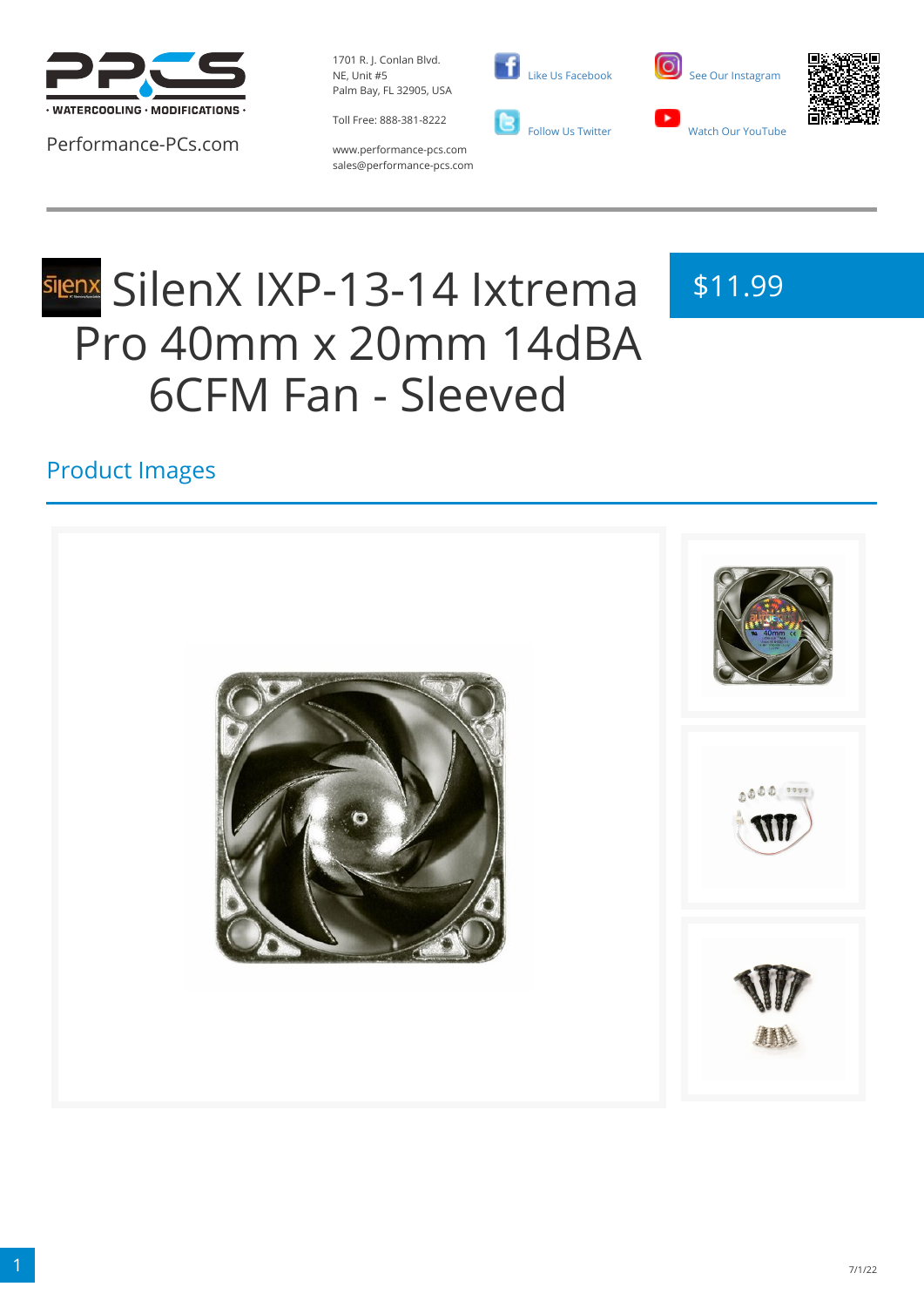The ultimate in airflow to noise ratio, iXtrema Pro Quiet Fans are the only fans in the industry to be designed with silence and optimal airflow in mind. Smaller, domed motor hub, larger, more dramatic fan blade sweep area, no other fans on the market come even close in performance! There might be fans that offer more airflow or lower noise levels, but when it comes to a balance between the two, these fans can't be beat.

#### **Description**

The ultimate in airflow to noise ratio, iXtrema Pro Quiet Fans are the only fans in the industry to be designed with silence and optimal airflow in mind. Smaller, domed motor hub, larger, more dramatic fan blade sweep area, no other fans on the market come even close in performance! There might be fans that offer more airflow or lower noise levels, but when it comes to a balance between the two, these fans can't be beat.

#### Features

- Ultimate airflow to noise ratio
- Silicone fan mounts included

Forward sweeping fan blade design increases static pressure compared to other silent fans and offers better airflow in areas where ventilation is restricted.

Reduced motor size and conical shape allows for the largest blade surface area of any fan and improves aerodynamics compared to the cylindrical dead-spot of other silent fans.

Silicone-composite fan mounts dampen motor vibration and prevents resonance or so-called "case rattle" caused when fan vibrations reaches the chassis.

### Specifications

| sku               | IXP-13-14  |
|-------------------|------------|
| rated dba         | 14         |
| dimensions        | 40x40x20mm |
| rpm               | 3000       |
| cfm               | 6          |
| operating voltage | $8-14v$    |
| current draw      | 0.04A      |